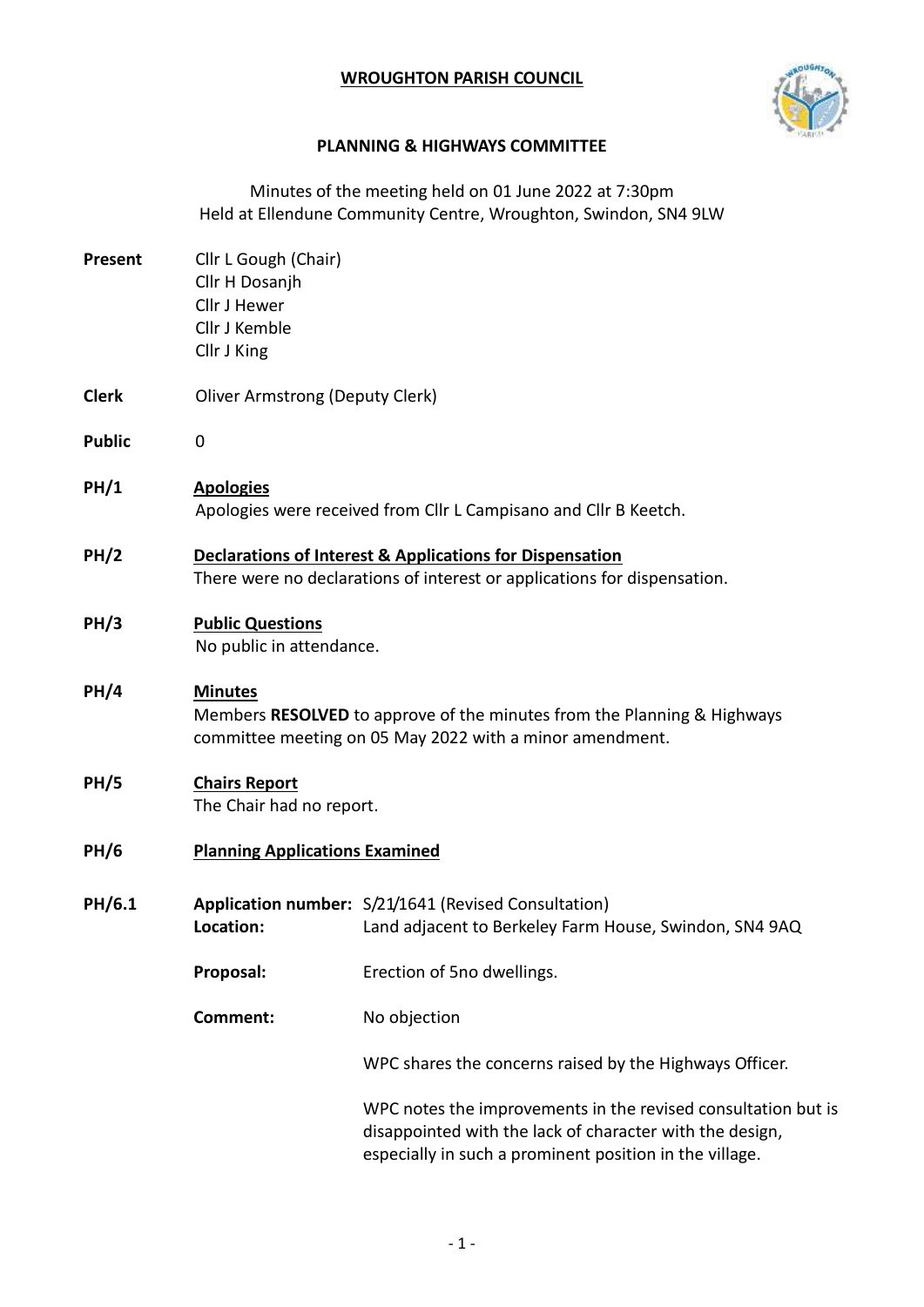| PH/6.2 | Location:       | Application number: S/19/1673 (Revised Consultation)<br>Former Dannah House, Bakers Road, Wroughton, Swindon                                                                                                                                                                                             |
|--------|-----------------|----------------------------------------------------------------------------------------------------------------------------------------------------------------------------------------------------------------------------------------------------------------------------------------------------------|
|        | Proposal:       | Demolition of former Dannah House and erection of 4no.<br>dwellings and associated works.                                                                                                                                                                                                                |
|        | <b>Comment:</b> | Objection                                                                                                                                                                                                                                                                                                |
|        |                 | Wroughton Parish Council is disappointed that comments from<br>neighbours, ward councillors and the parish have<br>been ignored in the latest revision.                                                                                                                                                  |
|        |                 | WPC welcomes development on a derelict site and has no<br>objection in principal to development but does object to the<br>plan in its current form. Bakers Road is an iconic and historic<br>area and the design should be appropriate in terms of scale<br>and design to protect the conservation area. |
|        |                 | This site falls within a conservation area, but the ridgelines are<br>too tall to be sympathetic with neighbouring properties; built<br>on roofs with a steeply angled pitch. This will also have an<br>overbearing impact on neighbouring properties.                                                   |
|        |                 | The council requires further information regarding the<br>topography of the site and surrounding areas.                                                                                                                                                                                                  |
|        |                 | WPC notes the inclusion of habitat spaces for wildlife including<br>swifts.                                                                                                                                                                                                                              |
|        |                 | The gate at the entrance of the property may restrict<br>movements of deliveries and visitors.                                                                                                                                                                                                           |
|        |                 | The idea of private refuse collection is unacceptable as it<br>unnecessarily increases the number of large vehicle<br>movements on a narrow road, which is not in keeping with<br>SBCs aims to cut carbon emissions.                                                                                     |
| PH/6.3 | Location:       | Application number: S/HOU/21/1188 (Revised Consultation)<br>2 Snapps Close, Wroughton, Swindon, SN4 ORN                                                                                                                                                                                                  |
|        | Proposal:       | Erection of home office in rear garden, dormer window to rear<br>and conversion of hip end roof to gable end roof.                                                                                                                                                                                       |
|        | Comment:        | No objection.                                                                                                                                                                                                                                                                                            |